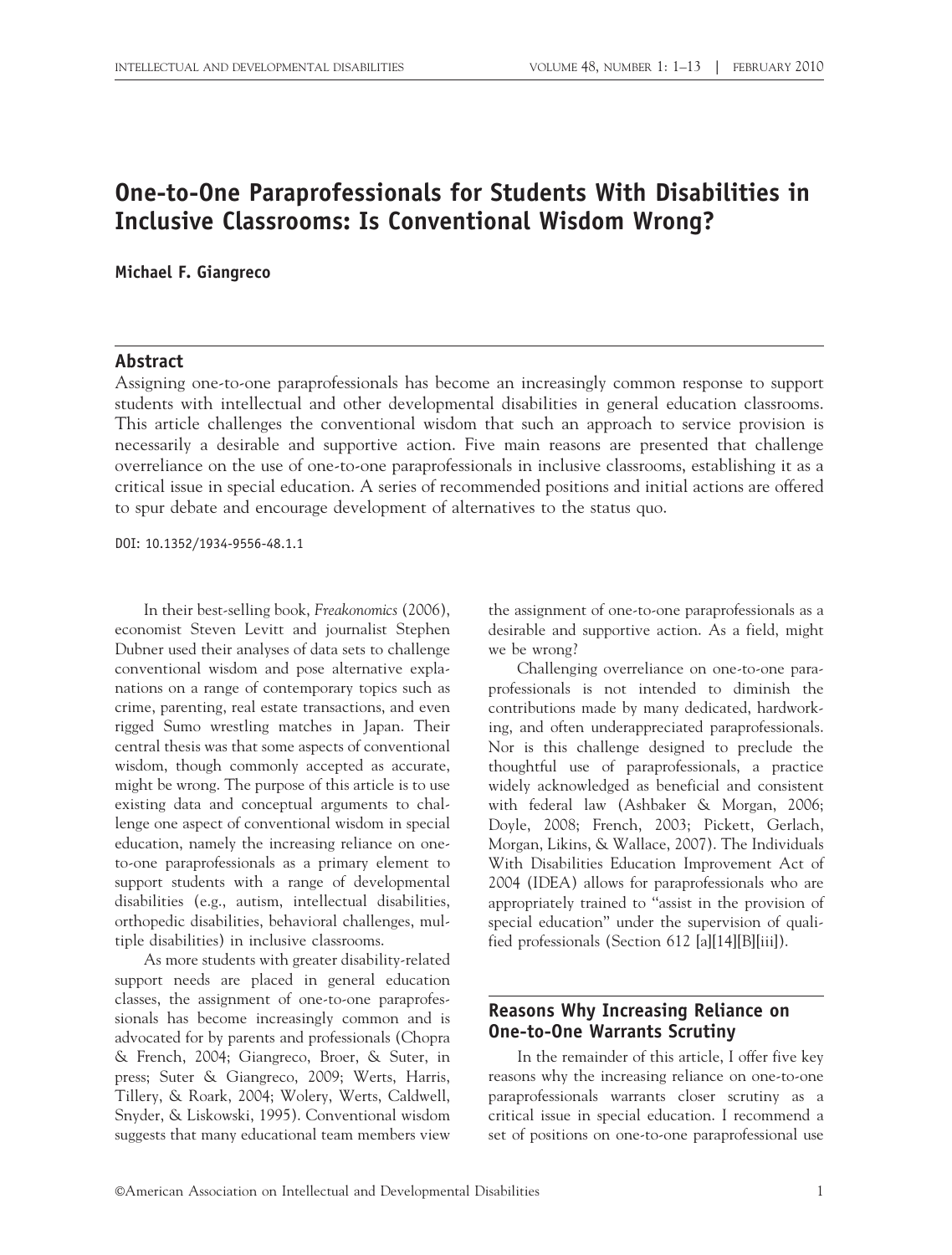as a starting point for additional discussion of this topic. I offer potential actions to encourage constructive changes that would be designed to better meet the needs of students with disabilities and provide appropriate systems-level and individualized supports.

## Insufficient Data Are Available Regarding One-to-One Supports to Guide Policy and Practice

The use of paraprofessionals is ubiquitous. The National Center for Educational Statistics (Hampden-Thompson, Diehl, & Kinukawa, 2007) reported that paraprofessionals are employed in over 90% of U.S. public elementary and secondary schools. The National Longitudinal Transition Study 2 (Wagner, Newman, Cameto, Levine, & Marder, 2003) reported that more than 84% of students with disabilities attend schools where paraprofessionals are available as a means of support to general education teachers and identified the use of paraprofessionals as the type of support that has increased the most (56%) since the first National Longitudinal Study (1987–1991).

Over the past several decades, the number of special education paraprofessionals has steadily grown and their roles have become increasingly instructional (Pickett et al., 2007; Wallace, 2004). Federal special education data indicate that, as of 2006, there were nearly 357,000 special education paraprofessionals serving students with disabilities Ages 6–21 years. Twenty-three states now have more special education paraprofessional full-time equivalents (FTEs) than special educator FTEs (U.S. Department of Education, 2006b, 2006c).

States that include a higher percentage of their students with disabilities in general education classes (e.g., ND, NH, OR, SD, VT) tend to have service delivery systems that have more paraprofessionals than special educators (U.S. Department of Education, 2006a, 2006b), thus bolstering the notion that paraprofessionals are being used as a key mechanism to operate inclusive placements. National statistics do not document the subset of special education paraprofessionals who are assigned one-to-one to support students with disabilities. Yet, data from inclusion-oriented schools suggest that the proportion of special education paraprofessionals assigned on a one-to-one basis is substantial. In three recent studies based on

combined data from 58 schools across six states (i.e., CA, CT, KS, NH, VT, WI), the percentage of special education one-to-one paraprofessionals ranged from 42% to 54% (Giangreco & Broer, 2005, 2007; Suter & Giangreco, 2009). Other research has documented a variety of situations where students with a range of disabilities have been assigned one-to-one paraprofessional support (e.g., Chopra & French, 2004; Downing, Ryndak, & Clark, 2000; Giangreco, Broer, & Edelman, 2002; Giangreco, Dennis, Cloninger, Edelman, & Schattman, 1993; Giangreco, Smith, & Pinckney, 2006; Malmgren & Causton-Theoharis, 2006; McDonnell, Johnson, Polychronis, & Risen, 2002; Tews & Lupart, 2008; Werts et al., 2004; Werts, Zigmond, & Leeper, 2001).

In the special education field, there are virtually no national data about the demographic characteristics (e.g., gender, race, socioeconomic status), learning characteristics, or disability categories of the students who are receiving one-to-one paraprofessional supports. A recent study found that, in a sample of 103 students with disabilities who were receiving one-to-one paraprofessional supports, most were identified as having either moderate to severe behavior problems (82%) and/ or moderate to severe intellectual disabilities (74%), crossing several IDEA disability categories (Suter & Giangreco, 2009). Males accounted for 77% of those receiving one-to-one supports. Only 32% of students receiving one-to-one paraprofessional supports participated in alternate assessments. This suggests that the majority of these students were too high functioning to qualify for alternate assessments, yet their individualized education plan (IEP) teams simultaneously decided that they needed full-time, one-to-one paraprofessional support. Why?

The increasing use of special education paraprofessionals, including those assigned on a one-toone basis, conservatively affects hundreds of thousands of students with disabilities in the vast majority of American schools. Although there are national estimates on the use special education paraprofessionals, there are inadequate data on oneto-one paraprofessional supports to follow trends in their use or to inform policymaking and practices at federal, state, and local levels. Becoming more informed about one-to-one paraprofessional use holds the potential to positively affect students with disabilities, their families, service providers, and service delivery in schools.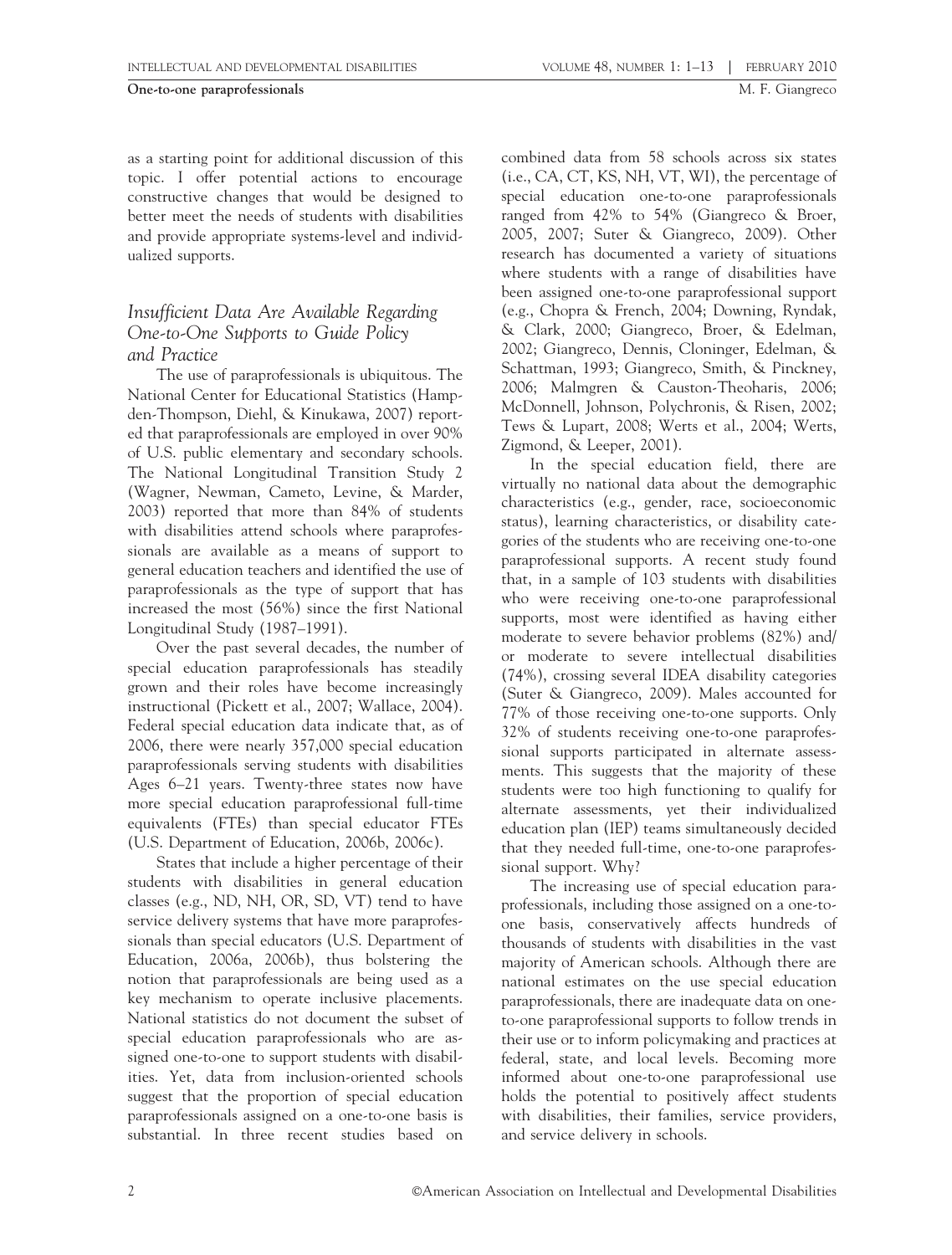# Overreliance on Paraprofessionals Is Conceptually Flawed

There is no strong conceptual or theoretical basis for assigning the least qualified, lowest paid, often inadequately supervised staff, namely paraprofessionals, to provide the bulk of instruction for students with the most complex learning characteristics (Brown, Farrington, Ziegler, Knight, & Ross, 1999). Reviews of the literature suggest that far too many special education paraprofessionals continue to engage in potentially inappropriate roles and remain inadequately trained and supervised despite decades of calls for these basic standards of quality (Giangreco, Edelman, Broer, & Doyle, 2001; Giangreco, Suter, & Doyle, in press; Jones & Bender, 1993).

A recent, 5-year study of 26 schools that were exploring alternatives to overreliance on paraprofessionals (Giangreco, Broer, et al., in press) documented the hiring of special education paraprofessionals as a ''quick fix'' (p. 10). In several of the schools, paraprofessionals served as the ''primary mechanism to support students with disabilities in the general education environment'' (p. 10). As 1 study respondent stated, ''Our service delivery model for kids with significant disabilities has pretty much been: hire a paraprofessional'' (p. 10). Relying on paraprofessionals as the first, primary, and, at times, only support response for some students with disabilities in general education classes is a worrisome trend occurring with increasing frequency.

Research indicates that not only are special education paraprofessionals playing a prominent role in providing instruction to students with disabilities, they are engaging in roles for which they are questionably prepared (French, 1998; Minondo, Meyer, & Xin, 2000; Riggs & Mueller, 2001). In some cases, paraprofessionals are inappropriately left to fend for themselves, functioning as the primary teachers for some students with disabilities (Patterson, 2006; Suter & Giangreco, 2009) and are making many daily instructional and curricular decisions (Downing, Ryndak, & Clark, 2000; Giangreco, Edelman, Luiselli, & MacFarland, 1997; Marks, Shrader, & Levine, 1999). In a study that included data from 153 special education paraprofessionals, nearly 70% agreed or strongly agreed that they make curricular and instructional decisions without always having oversight from a teacher or special educator (Giangreco & Broer, 2005).

Having paraprofessionals assume high levels of instructional responsibility presents a double standard that likely would be considered unacceptable if it were applied to students without disabilities (Giangreco, 2003) and is inconsistent with both the IDEA and No Child Left Behind (NCLB, 2002) focus on ensuring that students with disabilities have access to highly qualified teachers and special educators. In addition, overreliance on paraprofessionals may be unnecessarily restrictive or reduce the probability of ensuring that students with disabilities receive a free, appropriate, public education (FAPE; Etscheidt, 2005), especially in situations where students are assigned one-to-one paraprofessionals with no planned efforts to reduce that support  $(A, C, \mathcal{B} M, C, \nu)$ . Board of Education of the Chappaqua Central School, 2007). In an analysis of historical and current challenges facing the U.S. special education system, Hehir (2006) stated, ''The inappropriate use of paraprofessionals may reflect ableist assumptions about children with disabilities and have negative consequences for children'' (pp. 73–74).

Typical responses by schools to the plethora of paraprofessional issues have been to pursue better role clarification, training, and supervision. Although warranted, these steps fail to acknowledge a potentially more fundamental concern, namely that the very provision of one-to-one paraprofessional supports may be part of the problem. Furthermore, appropriate roles of general education teachers and special educators in inclusive classrooms must be determined before roles for paraprofessionals can be reasonably defined. If improvements focus solely on paraprofessionals, without corresponding attention to teacher and special educator roles and capacity, it can be counterproductive by leading to the ''training trap'' (Giangreco, 2003, p. 51). This occurs when professionals relinquish ever-more instructional responsibility for students with disabilities to paraprofessionals based on those paraprofessionals' receiving virtually any amount or level of training and reasoning ''now they are trained.''

Proliferation of one-to-one paraprofessional supports has insufficient conceptual, theoretical, and evidence bases to continue unfettered without closer scrutiny as a critical issue. Brown et al. (1999) argued that students with disabilities in inclusive schools who present the most challenging learning characteristics are ''in dire need of continuous exposure to the most ingenious, crea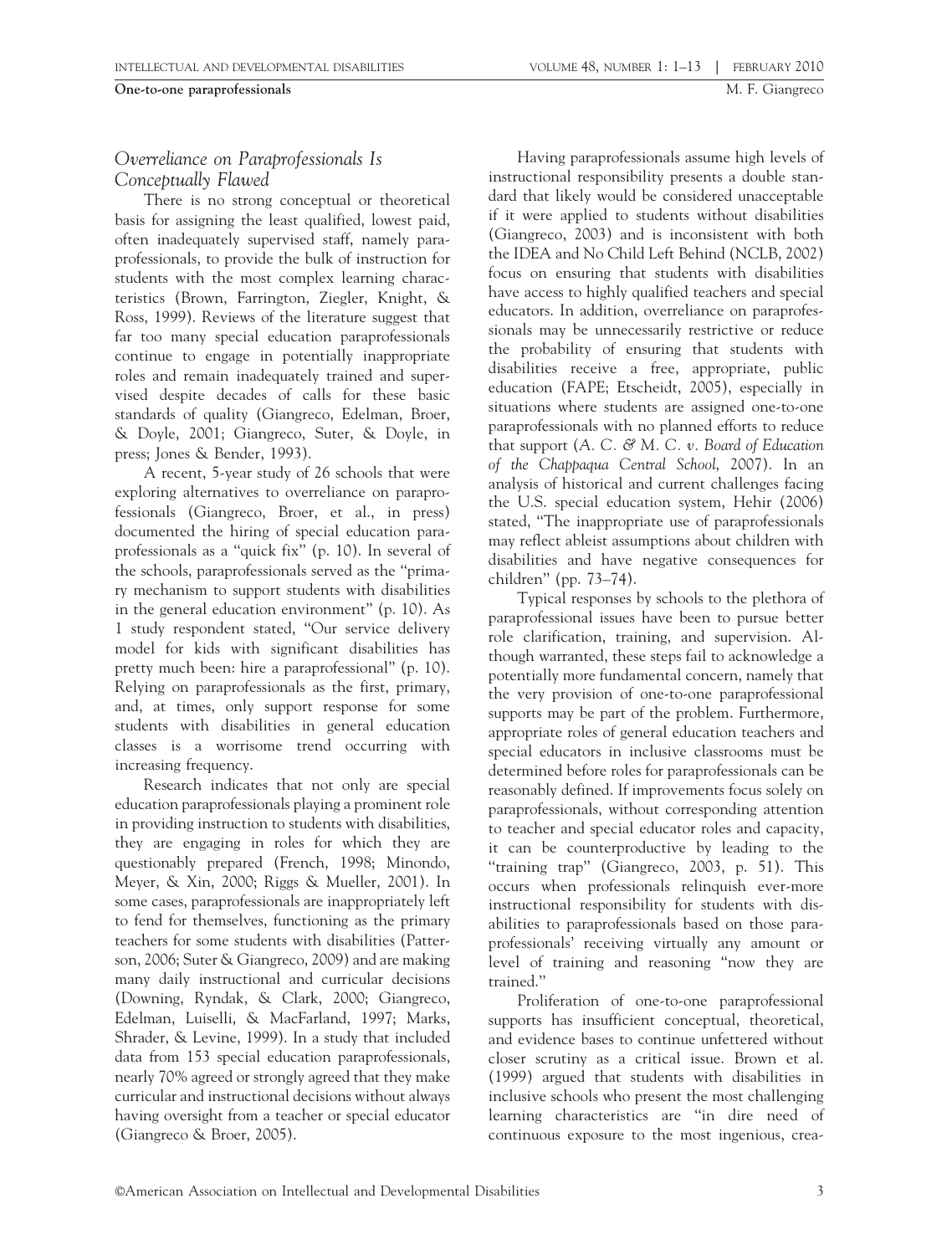tive, powerful, competent, interpersonally effective, and informed professionals'' (p. 252). This would require rethinking special education service delivery in inclusive classrooms and developing updated models that account for the influx of students with greater support needs.

## Research Has Identified a Host of Inadvertent Detrimental Effects

Although there is little doubt that advocacy for one-to-one paraprofessional supports is suggested with benevolent intentions, there is a substantial amount of data documenting that overreliance on paraprofessionals can lead to a wide range of inadvertent detrimental effects, such as unhealthy dependency, stigmatization, interference with teacher engagement, and interference with peer interactions (Broer, Doyle, & Giangreco, 2005; Carter, Sisco, Brown, Brickham, & Al-Khabbaz, 2008; Giangreco et al., 1997; Giangreco, Boer, & Edelman, 2001; Hemmingsson, Borell, & Gustavsson, 2003; Malmgren & Causton-Theoharis, 2006; Marks et al., 1999; Skar & Tamm, 2001; Tews & Lupart, 2008).

Table 1 provides a summary of 10 types of detrimental effects documented in contemporary research. Even the small number of studies that have reported positive or mixed results about the close proximity of paraprofessionals (Tews & Lupart, 2008; Werts et al., 2001; Young, Simpson, Miles, & Kamps, 1997) have acknowledged concerns about paraprofessionals' impact on issues such as dependence and peer interactions. The detrimental effects of overreliance on paraprofessionals provide an additional reason to scrutinize this support practice as a critical issue in special education. As a field, we need to ensure that well-intended supports do not inadvertently restrict opportunities for students with disabilities or otherwise interfere with them receiving FAPE in the least restrictive environment.

# Current Approaches to Decision Making Are Inadequate

Another reason why overreliance on one-toone paraprofessionals is a critical issue is that no theoretically grounded decision-making models for determining the need for one-to-one paraprofessional supports for students with disabilities in general education classrooms exist in the professional literature that have reported systematic field testing or other data on the use and impact. Freschi (1999) described one of the few published approaches for ''working with one-to-one aides'' (p. 42): The first step is a justification review consisting of guiding questions to assist teams in considering paraprofessional supports and alternative solutions. This approach is based on the premise that the assignment of a one-to-one paraprofessional should be considered temporary. Only one other set of decision-making guidelines (Giangreco, Broer, & Edelman, 1999) and one programmatic description of a school-based, paraprofessional, decision-making process (Mueller & Murphy, 2001) have been described in peerreviewed sources, although neither included corresponding use or outcome data.

Although school personnel may be involved in decision making regarding the potential need for personnel supports, too often the decision-making roles of students with disabilities, their parents, and classroom teachers are insufficient, unplanned, or unclear (Giangreco, Edelman, Luiselli, & MacFarland, 1998). Only recently have studies explored the perspectives of students with developmental disabilities who have received paraprofessional supports (Broer et al., 2005; Tews & Lupart, 2008). The absence of a team decision-making process or the lack of clarity regarding an existing process increases the potential for conflicts among the various stakeholders who are responsible for educating the same student (Giangreco et al., 1998).

The fact that the special education field has proliferated the use of one-to-one paraprofessional supports without adequate decision-making models regarding their use highlights another reason why it is such a critical issue in special education. The absence of conceptually sound, evidence-based, decision-making practices that account for educational support needs and consumer perspectives increases the likelihood that supports will be inappropriately provided in ways that expose students with disabilities to inadvertent negative consequences or inadequately meet their needs.

# Overreliance on Paraprofessionals Delays Attention to Important Changes

There are understandable reasons why many parents, teachers, and special educators advocate for additional supports for some students with disabilities when they are placed in general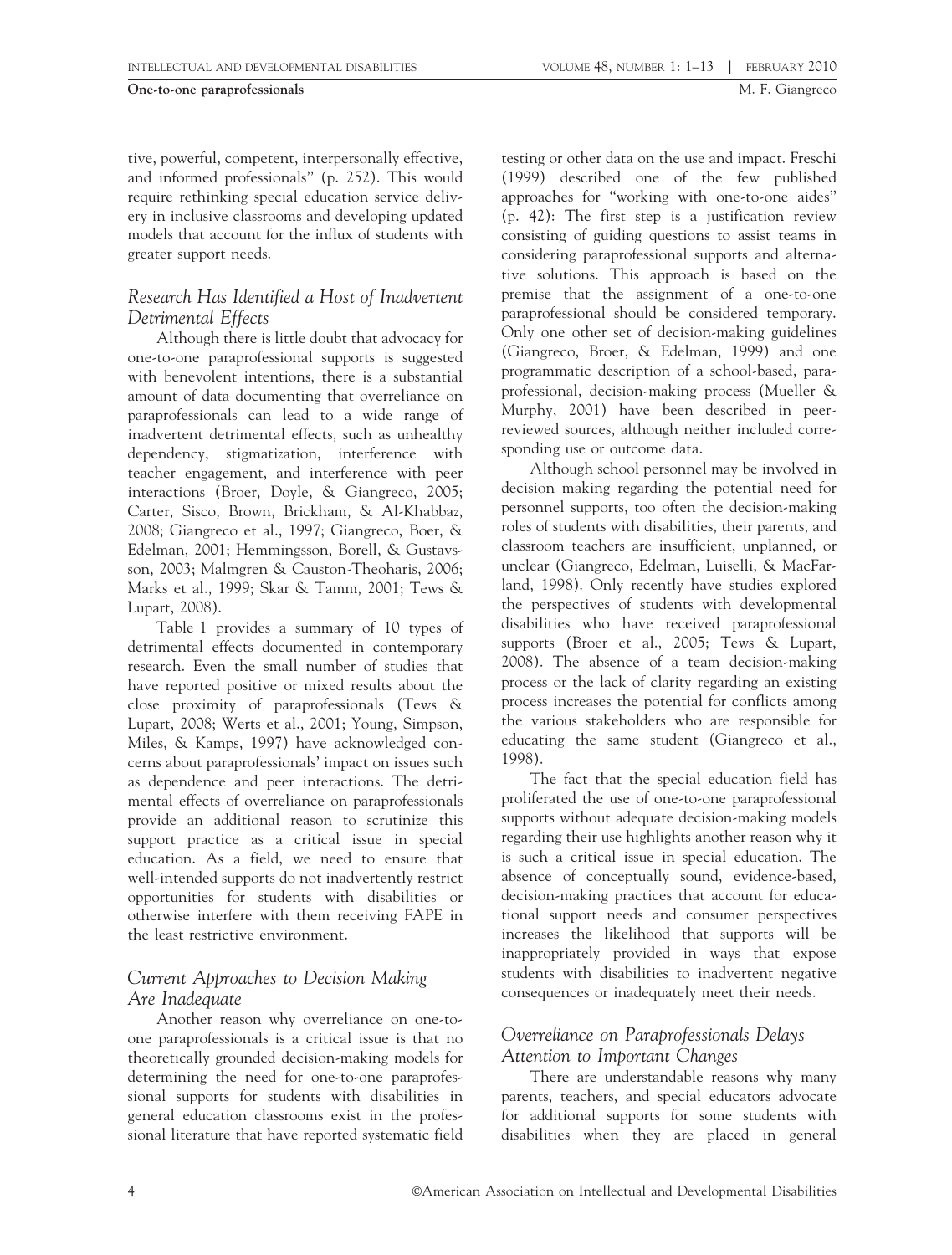| Category of effect                         | Description                                                                                                                                                                                               |
|--------------------------------------------|-----------------------------------------------------------------------------------------------------------------------------------------------------------------------------------------------------------|
| Separation from classmates                 | Student with a disability and paraprofessional are seated in the back or<br>side of the room, physically separated from the class                                                                         |
| Unnecessary dependence                     | Student with a disability is hesitant to participate without<br>paraprofessional direction, prompting, or cueing                                                                                          |
| Interference with peer interaction         | Paraprofessionals can create physical or symbolic barriers interfering<br>with interactions between a student with disabilities and classmates                                                            |
| Insular relationships                      | Student with a disability and paraprofessional do most everything<br>together, to the exclusion of others (e.g., peers)                                                                                   |
| Feelings of stigmatization                 | Student with a disability expresses embarrassment/discomfort about<br>having a paraprofessional because it makes him/her standout in<br>negative ways.                                                    |
| Limited access to competent<br>instruction | Paraprofessionals are not always skilled in providing instruction. Some<br>do the work for the students they support in an effort to keep up (a<br>sign that instruction has not been adequately adapted) |
| Interference with teacher<br>engagement    | Teachers tend to be less involved when a student with a disability has a<br>one-to-one paraprofessional because individual attention is already<br>available to the student                               |
| Loss of personal control                   | Paraprofessionals do so much for the students with disabilities that they<br>do not exercise choices that are typical of other students                                                                   |
| Loss of gender identity                    | Student with a disability is treated as the gender of the paraprofessional<br>(e.g., male taken into female bathroom)                                                                                     |
| Provocation of problem behaviors           | Some students with disabilities express their dislike of paraprofessional<br>support by displaying undesirable behaviors (e.g., running away, foul<br>language, aggression)                               |
| Risk of being bullied                      | Some students are teased or bullied because they are assigned a<br>paraprofessional                                                                                                                       |

| Table 1 Inadvertent Detrimental Effects of Excessive Paraprofessional Proximity |  |
|---------------------------------------------------------------------------------|--|
|---------------------------------------------------------------------------------|--|

Note. Adapted from Giangreco, Yuan, McKenzie, Cameron, and Fialka (2005). Reproduced with permission, copyright 2005 by the Council for Exceptional Children, Inc., www.cec.sped.org. All rights reserved.

education classrooms (Carter & Hughes, 2006; Werts et al., 2004). Administrators may grant requests for one-to-one paraprofessionals in an effort to be supportive, because they lack alternatives, or because it is perceived as cost effective. Yet, recent research has indicated that, although paraprofessionals are paid substantially less than professional staff, there are a variety of hidden costs (Ghere & York-Barr, 2007). What remains in question is whether assigning a one-to-one paraprofessional is an appropriate support in response team members' concerns. Does assigning a one-toone paraprofessional actually address important concerns of team members or merely shift the concerns to paraprofessionals?

Parents express a host of concerns about the commitment and capacity of the regular education system to meet their children's educational needs (e.g., acceptance, social interactions, instructional accommodations, mistreatment by peers). One-toone paraprofessionals are seen by some parents as a mechanism to protect their child from perceived inadequacies of the regular education system and successfully include their children with disabilities, ensure that they receive individual attention, and establish a communication pipeline between the home and school (Chopra & French, 2004). In light of their responsibilities for other students with a range of needs, teachers have concerns as well about issues such as (a) the adequacy of their own preparation and capacity to instruct mixed-ability groups that include students with disabilities; (b) access to training, technical assistance, and other supports, (c) expectations for engagement with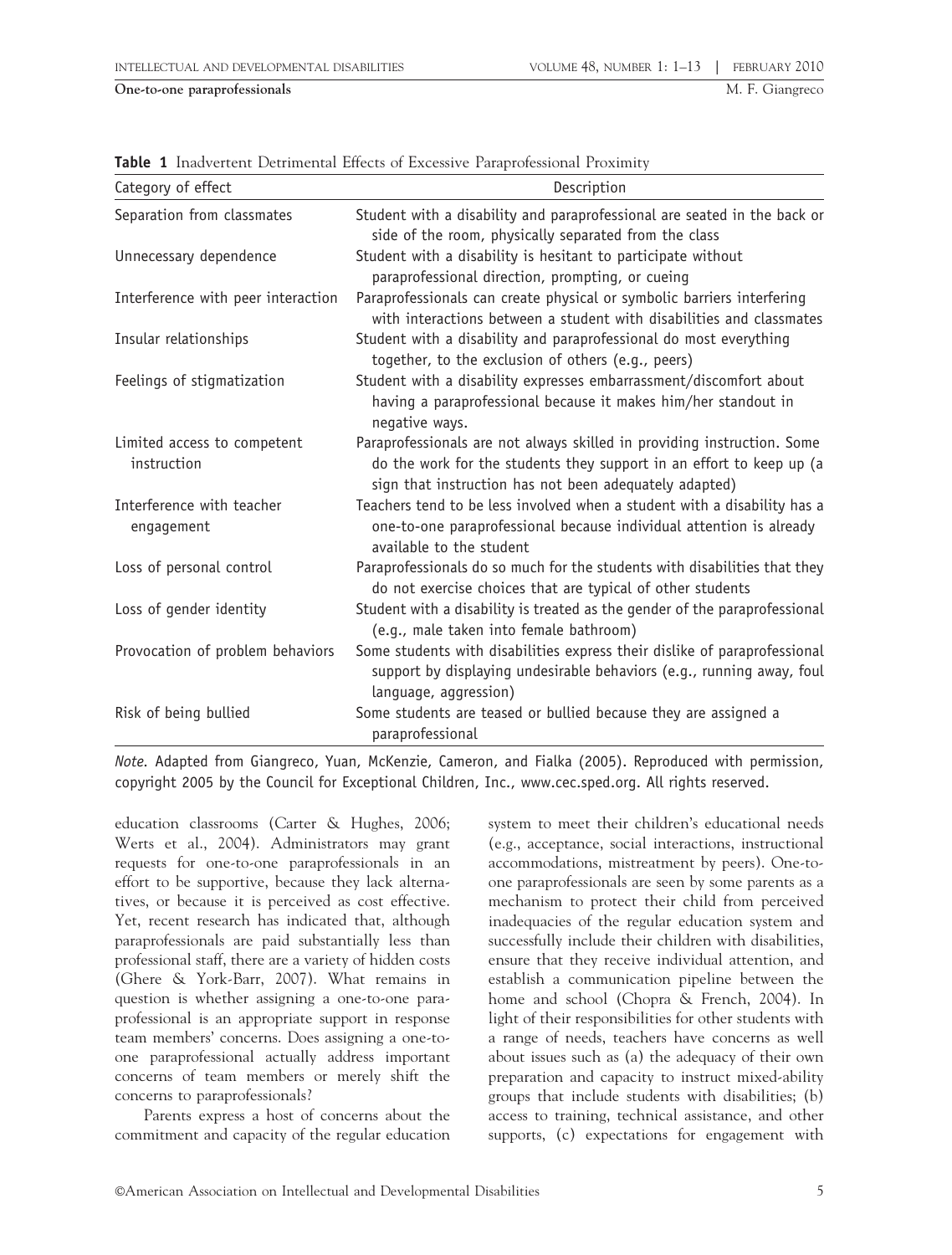students who have disabilities; and (d) students with disruptive or aggressive behaviors. Having an extra pair of hands in the classroom is welcomed by many teachers, as is the sense by some that the primary adult responsible for the student with a disability is the paraprofessional, even though this practice can be problematic for both students and paraprofessionals. One-to-one paraprofessionals are also perceived as mechanisms to relieve workingcondition pressures (e.g., large caseloads, inadequate opportunities to collaborate with teachers, extensive paperwork, inadequate time for instruction of students with disabilities) experienced by some special educators in inclusive schools.

Therefore, although there is no doubt that parents, teachers, and special educators have justified concerns about how best to include students with disabilities in general education classes, one of the most common support responses, namely assigning a paraprofessional, is a mismatch to many of their concerns. Assigning a paraprofessional will not logically result in (a) improved teacher attitudes toward students with disabilities, (b) increased teacher instructional engagement with students who have disabilities, (c) increased teacher capacity to modify curriculum and instruction for mixed-ability groups, (d) improved special educator working conditions (e.g., smaller caseloads), (e) improved collaboration between teachers and special educators, (f) smaller class size, or (g) effective interventions (e.g., academic, social– behavioral) for students with disabilities. In fact, there are logical reasons and initial data suggesting that when one-to-one paraprofessionals are assigned to students with disabilities it delays or diverts our attention away from solving the challenges that are at the core of parent, teacher, and special educator concerns.

Many special educators in inclusive settings spend less time in instruction than the paraprofessionals they supervise and, due to the numerous demands of their positions, report spending only about 2% of their time supervising each of their paraprofessionals (Giangreco & Broer, 2005). Adding more paraprofessionals does nothing to increase special educator instructional time and would leave even less time to supervise a larger cadre of paraprofessionals, thereby exacerbating these problems. Data indicate that classroom teachers tend to be less engaged with students who have disabilities if a paraprofessional is assigned to that student and routinely provides the bulk of instruction (Giangreco, Broer, et al., 2001). When part of a paraprofessional's role is to serve as a protector from bullying, students with disabilities have reported that teachers and administrators may be less likely to be involved in addressing bullying concerns because they feel they have provided protection, which invariably is only situationally or temporarily effective (Broer et al., 2005). By shifting increasing responsibilities to paraprofessionals, we have redistributed some pressures associated with including a wide range of students with disabilities in general education classes, but we have failed to substantively address the core concerns in logical and effective ways. Delaying attention to these and other core concerns impedes progress in the field and correspondingly reduces opportunities and positive outcomes for students with disabilities. The following sections offer five recommended positions and suggested actions to advance the field.

# Potential Positions and Actions

## Data Are Needed Regarding the Use of Paraprofessional Supports

Due to the limited data on one-to-one paraprofessionals supporting students with disabilities in inclusive schools, the field needs more state and federal data on this topic. Such data can establish a baseline to monitor trends and help guide policy and practice. The types of data that are needed include (a) characteristics of the students who are receiving one-to-one supports (e.g., demographics, learning characteristics, disability categories), (b) rationales for assigning one-to-one paraprofessionals and decision-making approaches, (c) classroom and special education service delivery parameters co-occurring with one-to-one paraprofessional supports (e.g., class size, special educator caseload size and configuration, number of paraprofessionals supervised per special educator, range of grade levels served by special educators, teacher skills and training to support students with disabilities, paraprofessional supervision), and (d) systems-level information (e.g., ratio of special educator FTE to special education paraprofessional FTE, ratio of special education paraprofessional FTE to students on IEPs, percentage of paraprofessional FTE assigned one-to-one).

Professional and advocacy organizations (e.g., the American Association on Intellectual and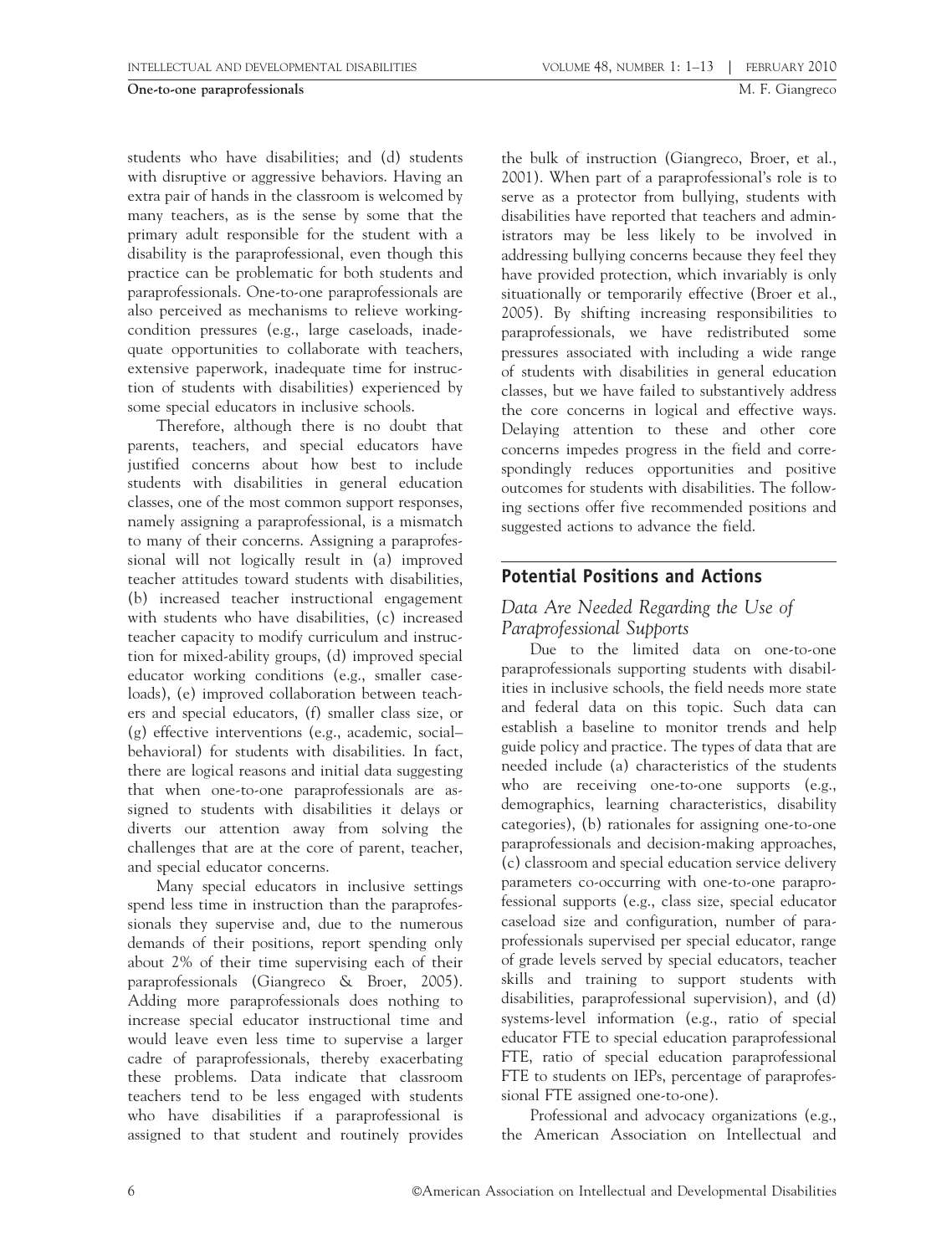Developmental Disabilities, Council for Exceptional Children, TASH [formerly The Association for Persons with Severe Disabilities) should encourage federal agencies, such as the National Center for Special Education Research, National Institute of Child Health and Human Development, and National Institute of Mental Health, to fund research on the use of paraprofessionals, including those assigned one-to-one, that could improve educational and health outcomes for children and youth with disabilities. Similarly, the U.S. Department of Education's Office of Special Education Programs (OSEP) should be encouraged to require states to submit basic information on the prevalence of one-to-one special education paraprofessionals in the personnel data each state submits for inclusion in OSEP's Annual Report to Congress on the Implementation of the Individuals With Disabilities Education Act, Parts B and C (OSEP, 2006) and to consider including data related to one-to-one paraprofessionals in future longitudinal studies funded by OSEP.

Data collection at the local level does not need to wait for these broader efforts. By collecting a variety of local data about one-to-one paraprofessional use, districts can improve practices in their own schools, classrooms, and for individual students, regardless of whether state and federal data are forthcoming in the near future. A small number of tools have been designed and field tested in inclusion-oriented schools to assist in assessing paraprofessional use (Giangreco, Edelman, & Broer, 2003; Giangreco, Broer, et al., in press; Suter & Giangreco, 2009).

# Logical and Evidence-Based Parameters Are Needed for Using Paraprofessionals

If the special education field continues to use paraprofessionals in instructional roles, it has a responsibility to do so in a manner that has a logical foundation and is based on the best available evidence. A small number of studies have documented the effective use of paraprofessionals to support students' academic skills (Lane, Fletcher, Carter, Dejud, & Delorenzo, 2007; McDonnell, Johnson, Polychronis, & Risen, 2002; Vadasy, Sanders, & Tudor, 2007) and facilitate social interactions (Causton-Theoharis & Malmgren, 2005; Devlin, 2005; Malmgren, Causton-Theoharis, & Trezek, 2005) under specific conditions. Research suggests that instruction delivered by paraprofessionals should be (a) supplemental, rather than primary or exclusive; (b) planned by a qualified professional (e.g., teacher, special educator) so that it does not require paraprofessionals to plan lessons, determine accommodations, or make other pedagogical decisions; (c) based on explicit and intensive training in research-based practices; and (d) followed by ongoing supervision to ensure implementation fidelity (Causton-Theoharis, Giangreco, Doyle, & Vadasy, 2007).

Requiring professionally prepared plans for paraprofessionals, training, and supervision are hardly novel; they have been suggested in the literature for decades despite the fact that these logical parameters remain inconsistently implemented and substantially unrealized in many settings (French, 2001). It is the notion that instruction provided by paraprofessionals to students with disabilities should be supplemental, rather than primary or exclusive, that has become a contemporary issue, with the advent of more oneto-one paraprofessional supports in inclusive classrooms. Although it is an indefensible position to leave a paraprofessional on his or her own to instruct a student with a disability without professionally prepared plans, training, and supervision, it is also inappropriate to have a paraprofessional provide the bulk of primary instruction to a student with a disability even if he or she has professionally prepared plans, training, and supervision. A defensible position for our field to pursue is that students with disabilities who are placed in inclusive classrooms deserve and should receive the bulk of their primary instruction from an individually determined combination of highly qualified teachers, special educators, and related services providers (if needed). Students may receive supplemental instructional support from appropriately trained and supervised paraprofessionals based on professionally prepared plans.

Simultaneously, noninstructional roles for paraprofessionals (e.g., clerical, materials preparation, personal care) should be acknowledged and valued as important contributions. When paraprofessionals engage in noninstructional duties, they often create time and opportunities for teachers and special educators to work directly with their students who have disabilities or to collaborate with each other (Giangreco, Edelman, & Broer, 2001). By valuing duties such as assisting students with personal care needs (e.g., toileting, eating, dressing) and delivering them in caring and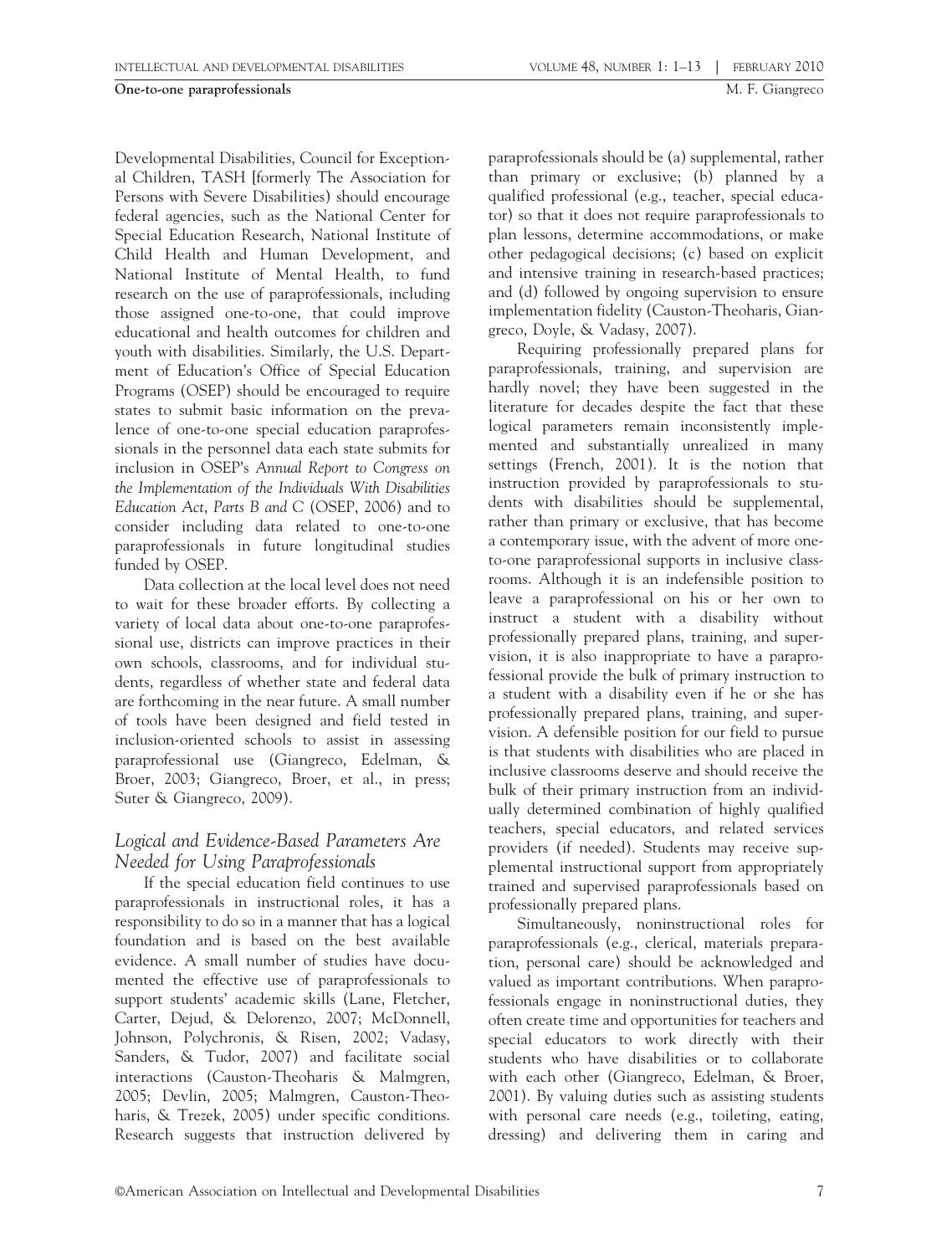respectful ways, we affirm the dignity of students with severe disabilities and challenge the unhelpful culture of hierarchies among paraprofessionals where instructional roles are valued and noninstructional roles too often are devalued.

## One-to-One Paraprofessional Support Should Be Considered Among the Most Restrictive Support Options

Given the existing data regarding the numerous potential negative consequences associated with the use of one-to-one paraprofessionals and the penchant for delaying attention to core concerns of team members, assignment of such support for a student with a disability should be considered among the most restrictive support options in a general education classroom. As such, it should be among the last resorts considered rather than a first or only option. Prior to considering the use of a one-to-one paraprofessional, IEP teams should consider what other actions might allow a student with a disability to make meaningful progress in the general education classroom. A combination of possibilities can be considered, such as (a) assistive technology, (b) teacher training (e.g., teaching mixed-ability groups, facilitating social interactions), (c) teaching formats that are amenable to students pursuing different learning outcomes or progressing at varying rates (e.g., activity-based instruction), (d) use of existing schoolwide supports (e.g., learning laboratory), (e) use of a paraprofessional assigned to a class rather than an individual student, (f) different models of delivery (e.g., coteaching in the classroom),  $(g)$ positive behavior supports, and (h) peer supports.

As a highly restrictive support within a regular class setting, if the assignment of a one-to-one paraprofessional is determined by the IEP team to be necessary, it should be closely monitored and efforts should be made to minimize potential negative consequences. This includes developing plans to fade the support during parts of the day where it is possible to do so, which can be accomplished through a combination of student skill development and alternative supports. Therefore, in the vast majority of cases, full-time, one-toone paraprofessional support should be considered temporary. Development of such fading plans necessarily should involve professionals, parents, and the student in need of support. By fading oneto-one paraprofessional supports, students can increasingly benefit from more typical academic and social opportunities available in regular classes and other school settings.

# Decision-Making Tools Are Needed to Help Determine When Paraprofessional Supports Are Appropriate and Necessary

Given the absence of validated approaches, the field needs practical decision-making tools to help determine when paraprofessional supports are appropriate and necessary for students with disabilities in inclusive classrooms. Such tools could help guide teams, in part, by assessing whether paraprofessional supports match identified team needs. For example, if a team determined that they needed help adapting the general education curriculum for a student with a disability, consulting with the teacher about positive behavior supports, or selecting assistive technology, assigning a paraprofessional would not match these needs.

Development of paraprofessional decision-making tools should seek a person–environment fit by considering interactions between individual student needs (e.g., curricular, instructional, social, health) and environmental considerations (e.g., personnel capacity and roles, classroom environment and teaching formats, natural supports; Giangreco, Broer, & Edelman, 1999). It is less likely that sound decisions about the need for paraprofessional supports can be reasonably made based solely on disability characteristics. The reality that one student with a particular constellation of disability and learning characteristics receives one-to-one paraprofessional supports and another student (sometimes in the same school), with virtually identical characteristics, does not suggests that assignment of a one-to-one paraprofessional may have less to do with student characteristics than it does with the characteristics of the adults on the team, systems, or the historical patterns of service delivery. In addition, decision-making tools should incorporate information sharing with families so that their input is informed. Self-determination is central to decision making about any supports, including one-to-one paraprofessionals. Although the special education field has made some progress in involving students with disabilities in selecting their IEP goals, there is little evidence that students have much of a voice in determining their own supports.

Last, decision-making tools should not be designed with an ''either/or'' end point (e.g., a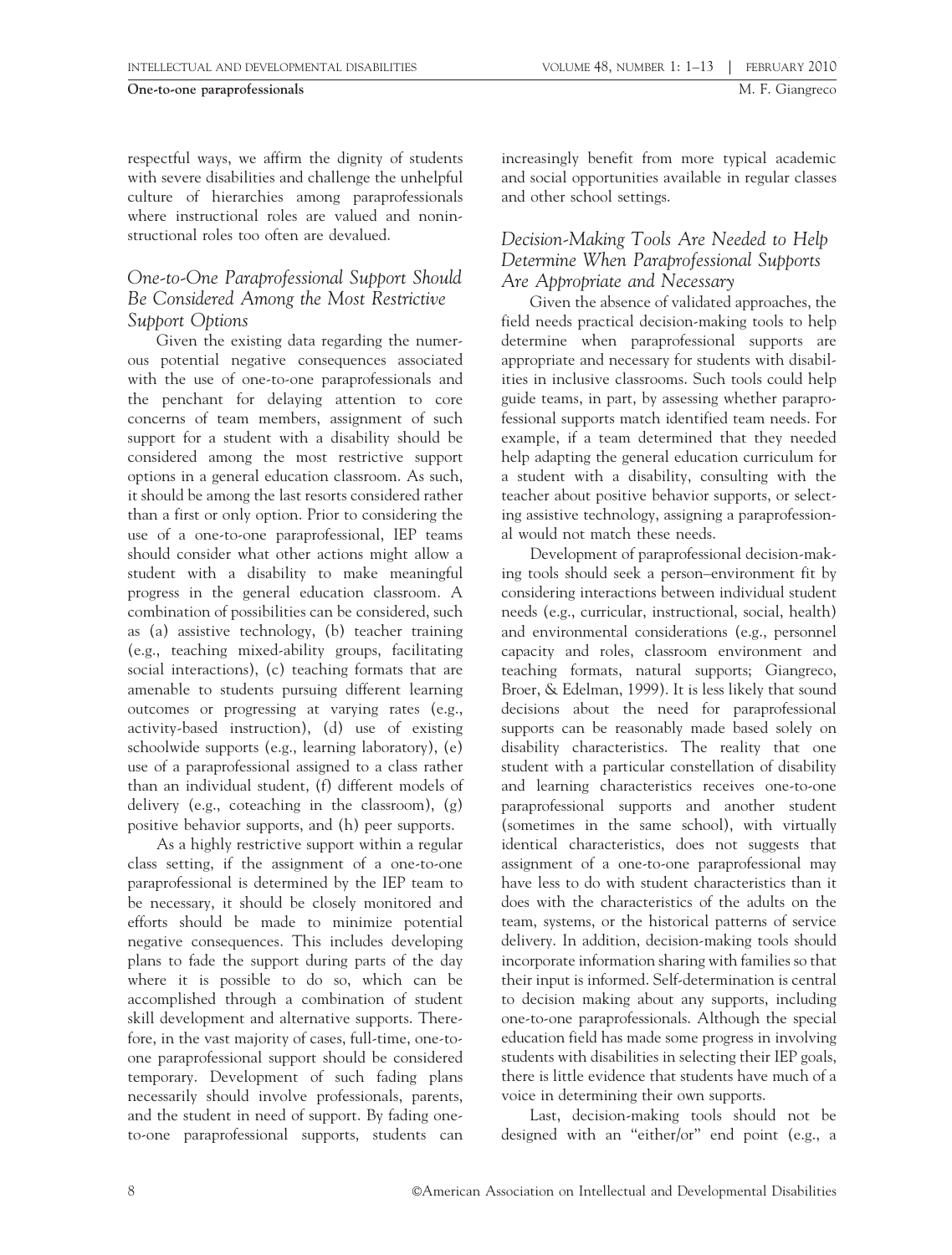student is either assigned a one-to-one paraprofessional or is not). For example, just because a student needs personal care support to use the bathroom (which might occur two or three times a day), this does not necessarily mean that a one-toone paraprofessional is required throughout the entire day. Rather than an all-or-nothing approach, decision-making tools should seek to match appropriate supports to identified needs that may vary throughout the day and week.

## Alternatives to Overreliance on Paraprofessionals and Proactive Models of Special Education Service Delivery Are Needed

The field needs additional research, demonstrations, and creative alternatives to overreliance on special education paraprofessionals in inclusive schools. Such alternatives can advance proactive, rather than reactive, approaches to service delivery. In many cases, the advocacy for assigning one-toone paraprofessional support is reactive, based on the arrival of a new student who presents needs to which the school is either unaccustomed or which personnel feel unprepared to address given their current dispositions, skills, and use of existing resources. Tackling the issues associated with overreliance on one-to-one paraprofessional use provides opportunities for special educators and researchers to envision how to better serve students with a full range of disabilities in general education classes. Continuing along the status quo path will almost certainly stagnate our progress and may lead to regression in terms of least restrictive access and access to the general education curriculum for some students with disabilities.

A variety of alternatives to overreliance on paraprofessionals have been suggested, such as (a) resource reallocation (e.g., trading paraprofessional positions for special education positions), (b) coteaching, (c) increasing ownership of general educators and their capacity to include students with disabilities, (d) transitional paraprofessional pools (e.g., short-term, targeted assignments for roving staff), (e) reassigning paraprofessional roles (e.g., from one-to-one to classroom; paperwork paraprofessional), (f) lowering special educator caseloads to increase their opportunity to provide support in the classroom, and (g) peer supports (Carter, Cushing, Clark, & Kennedy, 2005; Carter, Sisco, Melekoglu, & Kurkowski, 2007; Giangreco, Halvorsen, Doyle, & Broer, 2004). A recently fieldtested planning model encourages schools to reduce their overreliance on special education paraprofessionals by strengthening (a) school and classroom environments and practices, (b) teacher practices, (c) special educator practices, (d) teacher and special educator collaboration, (e) family information and participation, and (f) student participation and reciprocal support (Giangreco, Broer, et al., in press). Schools are encouraged to develop proactive models of staffing and service delivery that account for the diversity of students who are likely to attend the school. It is essential that the initial capacity of any proactive model not be stretched to its limit. In other words, proactive models of service delivery should be able to reasonably absorb routine fluctuations in the student population (e.g., students moving in and out). If schools develop effective, inclusive models of service delivery, they should dramatically reduce their vulnerability to being overreliant on paraprofessionals while creating inclusive opportunities for a wider range of students with disabilities.

# Conclusions and Caution

In identifying overreliance on paraprofessionals as a critical issue in special education and encouraging pursuit of alternatives, it is equally important to exercise caution so that this information is not misused to the detriment of students with disabilities. For example, it would be inappropriate for a school to use this article as a rationale to unilaterally or abruptly eliminate paraprofessional supports to students who currently receive them or to reduce services without involving a student's IEP team in designing and implementing alternatives designed to adequately meet the student's needs. Such actions would be contrary to this article's intended purpose of improving supports and outcomes for students with disabilities.

My critique of this field's current practices raised in this article is meant to encourage scrutiny of paraprofessionals supports as symptomatic of other core issues. Until we directly address those core issues (e.g., parent concerns, regular education capacity, special educator working conditions, school collaboration across disciplines), progress in the field will continue to be stymied. The appeal made by this article should not be misinterpreted as a call to service reduction but as a call to spur the collective creativity and commitment of the field to find new and better ways of supporting students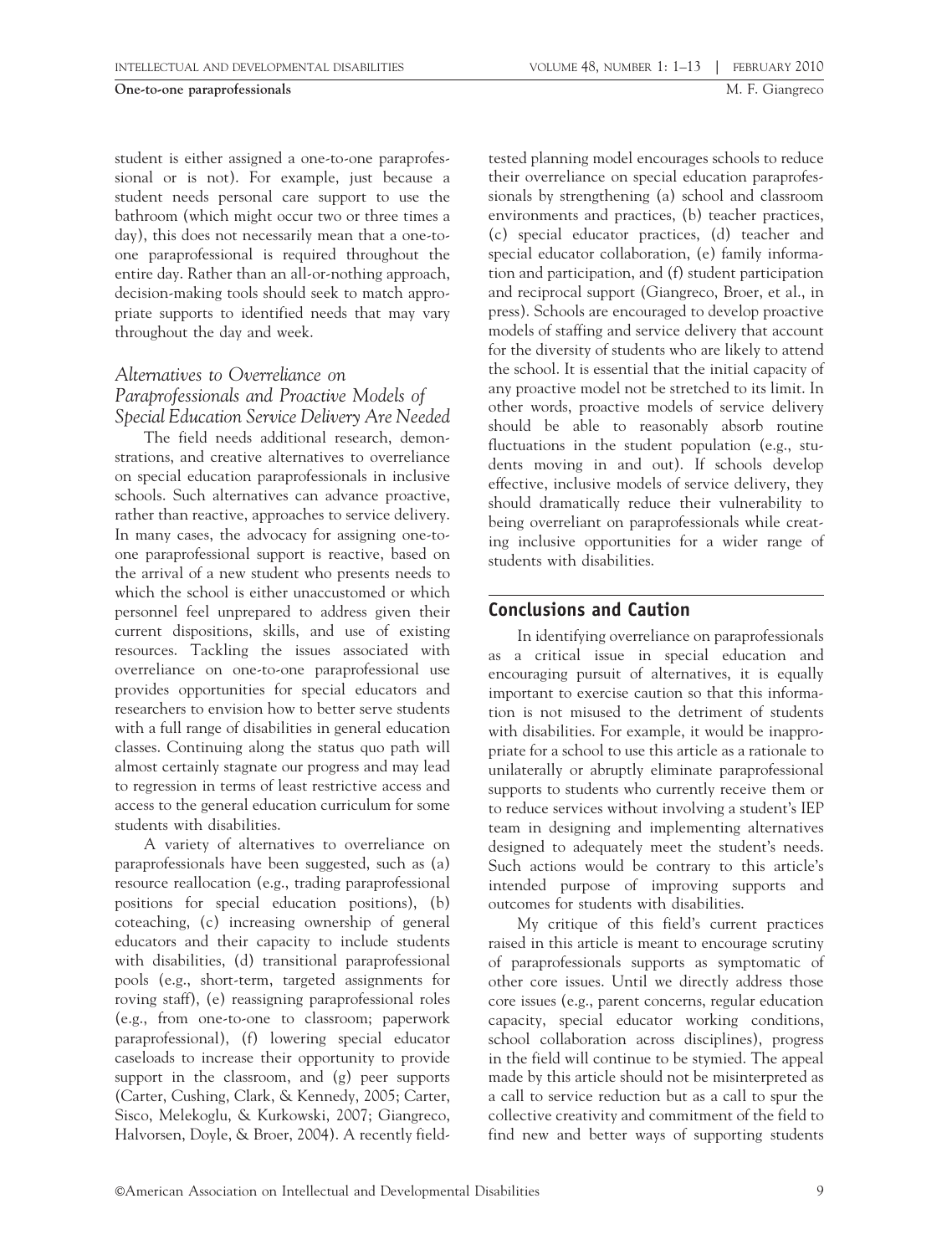with a full range of disabilities in inclusive classrooms. What do you think? Is our current approach to one-to-one paraprofessional supports working for students with disabilities? Can we do better? Is conventional wisdom wrong?

## References

- A. C. & M. C. v. Board of Education of the Chappaqua Central School, No. NYSD:6-CV-04238, U.S. Dist. (April 27, 2007).
- Ashbaker, B. Y., & Morgan J. (2006). Paraprofessionals in the classroom. Boston: Pearson/Allyn & Bacon.
- Brown, L., Farrington, K., Ziegler, M., Knight, T., & Ross, C. (1999). Fewer paraprofessionals and more teachers and therapists in educational programs for students with significant disabilities. Journal of the Association for Persons with Severe Handicaps, 24, 250–253.
- Broer, S. M., Doyle, M. B., & Giangreco, M. F. (2005). Perspectives of students with intellectual disabilities about their experiences with paraprofessional support. Exceptional Children, 71, 415–430.
- Carter, E. W., Cushing, L. S., Clark, N. M., & Kennedy, C. H. (2005). Effects of peer support interventions on students' access to the general curriculum and social interactions. Research and Practice for Persons with Severe Disabilities, 30, 15–25.
- Carter, E. W., & Hughes, C. (2006). Including high school students with severe disabilities in general education classes: Perspectives of general and special educators, paraprofessionals, and administrators. Research and Practice for Persons with Severe Disabilities, 31, 174–185.
- Carter, E. W., Sisco, L. G., Brown, L., Brickham, D., & Al-Khabbaz, Z. A. (2008). Peer interactions and academic engagement of youth with developmental disabilities in inclusive middle and high school classrooms. American Journal on Mental Retardation, 113, 479–494.
- Carter, E. W., Sisco, L. G., Melekoglu, M. A., & Kurkowski, C. (2007). Peer supports as an alternative to individually assigned paraprofessionals in inclusive high school classrooms. Research and Practice for Persons with Severe Disabilities, 32, 1–15.
- Causton-Theoharis, J., Giangreco, M. F., Doyle, M. B., & Vadasy, P. F. (2007). Paraprofessionals:

The "sous chefs" of literacy instruction. Teaching Exceptional Children, 40(1), 57–62.

- Causton-Theoharis, J. N., & Malmgren, K. W. (2005). Increasing interactions between students with severe disabilities and their peers via paraprofessional training. Exceptional Children, 71, 431–444.
- Chopra, R. V., & French, N. K. (2004). Paraeducator relationships with parents of students with significant disabilities. Remedial and Special Education, 25, 240–251.
- Devlin, P. (2005). Effect of continuous improvement training on student interaction and engagement. Research and Practice for Persons with Severe Disabilities, 30, 47–59.
- Downing, J., Ryndak, D., & Clark, D. (2000). Paraeducators in inclusive classrooms. Remedial and Special Education, 21, 171–181.
- Doyle, M. B. (2008). The paraeducators guide to the inclusive classroom: Working as a team. (3rd ed.) Baltimore: Brookes.
- Etscheidt, S. (2005). Paraprofessional services for students with disabilities: A legal analysis of issues. Research and Practice for Persons with Severe Disabilities, 30, 60–80.
- French, N. K. (1998) Working together: Resource teachers and paraeducators. Remedial and Special Education, 20, 61–73.
- French, N. K. (2001). Supervising paraprofessionals: A survey of teacher practices. Journal of Special Education 35, 41–53.
- French, N. K. (2003). Managing paraeducators in your school: How to hire, train, and supervise non-certified staff. Thousand Oaks, CA: Corwin.
- Freschi, D. F. (1999). Guidelines for working with one-to-one aides. Teaching Exceptional Children, 31(4), 42–47.
- Ghere, G., & York-Barr, J. (2007). Paraprofessional turnover and retention in inclusive programs: Hidden costs and promising practices. Remedial and Special Education, 28, 21–32.
- Giangreco, M. F. (2003). Working with paraprofessionals. Educational Leadership, 61(2), 50–53.
- Giangreco, M. F., & Broer, S. M. (2005). Questionable utilization of paraprofessionals in inclusive schools: Are we addressing symptoms or causes? Focus on Autism and Other Developmental Disabilities, 20, 10–26.
- Giangreco, M. F., & Broer, S. M. (2007). Schoolbased screening to determine overreliance on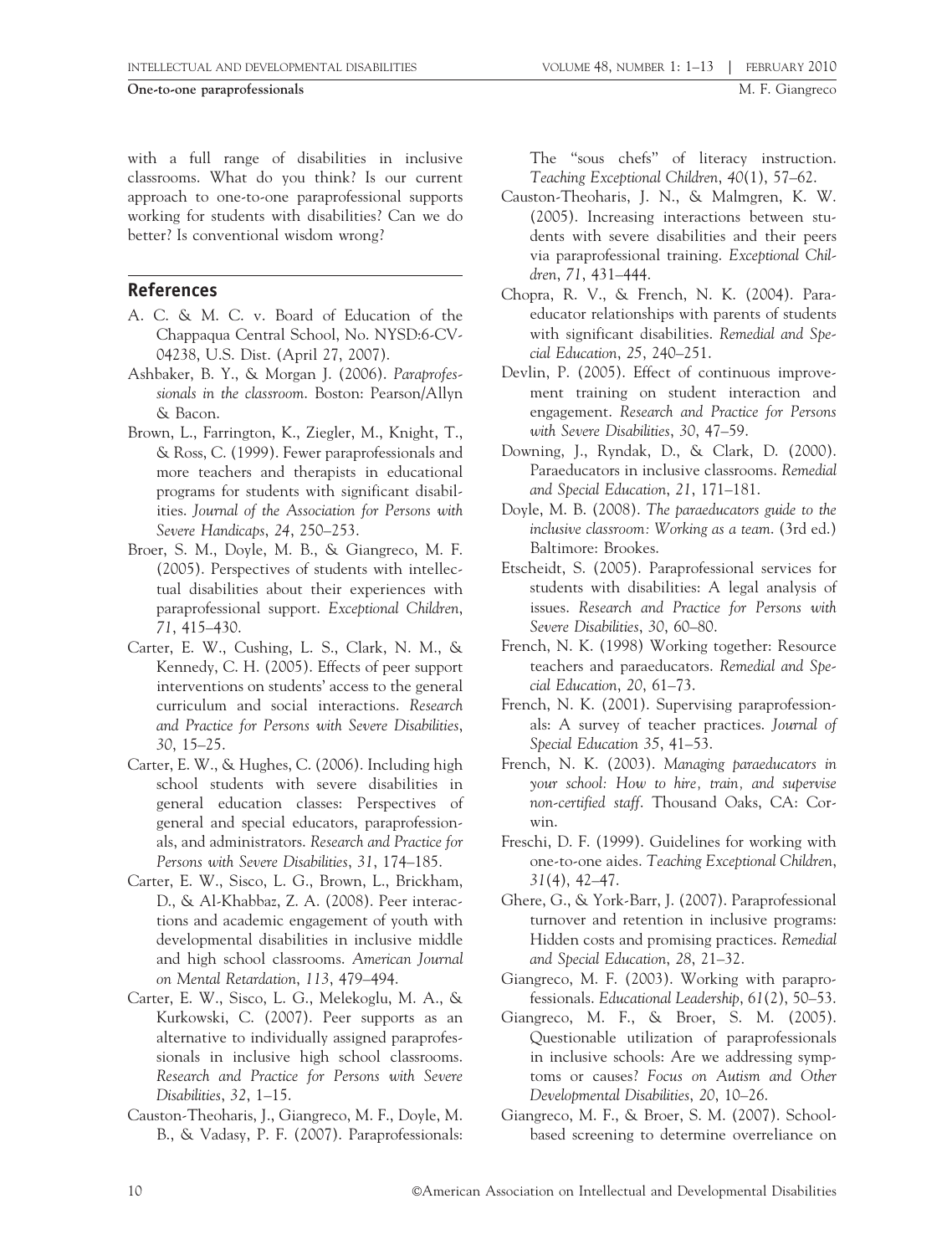paraprofessionals. Focus on Autism and Other Developmental Disabilities, 22, 149–158.

- Giangreco, M. F., Broer, S. M., & Edelman, S. W. (1999). The tip of the iceberg: Determining whether paraprofessional support is needed for students with disabilities in general education settings. Journal of the Association for Persons with Severe Handicaps, 24, 281–291.
- Giangreco, M. F., Broer, S. M., & Edelman, S. W. (2001). Teacher engagement with students with disabilities: Differences based on paraprofessional service delivery models. Journal of the Association for Persons with Severe Handicaps, 26, 75–86.
- Giangreco, M. F., Broer, S. M., & Edelman, S. W. (2002). ''That was then, this is now!'' Paraprofessional supports for students with disabilities in general education classrooms. Exceptionality, 10, 47–64.
- Giangreco, M. F., Broer, S. M., & Suter, J. C. (2009). Guidelines for selecting alternatives to overreliance on paraprofessionals: Field-testing in inclusion-oriented schools. Remedial and Special Education. Prepublished DOI: 10.1177/ 0741932509355951
- Giangreco, M. F., Dennis, R., Cloninger, C., Edelman, S., & Schattman, R. (1993). ''I've counted Jon:'' Transformational experiences of teachers educating students with disabilities. Exceptional Children, 59, 359–372.
- Giangreco, M. F., Edelman, S. W., & Broer, S. M. (2001). Respect, appreciation, and acknowledgement of paraprofessionals who support students with disabilities. Exceptional Children, 67, 485–498.
- Giangreco, M. F., Edelman, S. W., & Broer, S. M. (2003). Schoolwide planning to improve paraeducator supports. Exceptional Children, 70, 63–79.
- Giangreco, M. F., Edelman, S. W., Broer, S. M., & Doyle, M. B. (2001). Paraprofessional support of students with disabilities: Literature from the past decade. Exceptional Children, 68, 45–64.
- Giangreco, M. F., Edelman, S. W., Luiselli, T. E., & MacFarland, S. Z. C. (1997). Helping or hovering? Effects of instructional assistant proximity on students with disabilities. Exceptional Children, 64, 7–18.
- Giangreco, M. F., Edelman, S. W., Luiselli, T. E., & MacFarland, S. Z. (1998). Reaching consensus about educationally necessary support services:

A qualitative evaluation of VISTA. Special Services in the Schools, 13(1/2), 1–32.

- Giangreco, M. F., Halvorsen, A. T., Doyle, M. B., & Broer, S. M. (2004). Alternatives to overreliance on paraprofessionals in inclusive schools. Journal of Special Education Leadership, 17, 82–90.
- Giangreco, M. F., Smith, C. S., & Pinckney, E. (2006). Addressing the paraprofessional dilemma in an inclusive school: A program description. Research and Practice for Persons with Severe Disabilities, 31, 215–229.
- Giangreco, M. F., Suter, J. C., & Doyle, M. B. (in press). Recent research on paraprofessionals in inclusion-oriented schools. Journal of Educational and Psychological Consultation.
- Giangreco, M. F., Yuan, S., McKenzie, B., Cameron, P., & Fialka, J. (2005). ''Be careful what you wish for…'': Five reasons to be concerned about the assignment of individual paraprofessionals. Teaching Exceptional Children, 37(5), 28–34.
- Hampden-Thompson, G., Diehl, J., & Kinukawa, A. (2007). Description and employment criteria of instructional paraprofessionals (No. NCES 2007- 008). Washington, DC: National Center for Educational Statistics.
- Hehir, T. (2006). New directions in special education: Eliminating ableism in policy and practice. Cambridge, MA: Harvard Education Press.
- Hemmingsson, H., Borell, L., & Gustavsson, A. (2003). Participation in school: School assistants creating opportunities and obstacles for pupils with disabilities. Occupational Therapy Journal of Research: Occupation Participation and Health, 23, 88–98.
- Individuals With Disabilities Education Improvement Act of 2004, PL 108-446, 118 Stat. 2647 (2004).
- Jones, K. H., & Bender, W. N. (1993). Utilization of paraprofessionals in special education: A review of the literature. Remedial and Special Education, 14, 7–14.
- Lane, K. L., Fletcher, T., Carter, E., Dejud, C, & Delorenzo, J. (2007). Paraprofessional-led phonological awareness training with youngsters at-risk for reading and behavioral concerns. Remedial and Special Education, 28, 266–276.
- Levitt, S. D., & Dubner, S. J. (2006). Freakonomics: A rogue economist explores the hidden side of everything. New York: HarperCollins.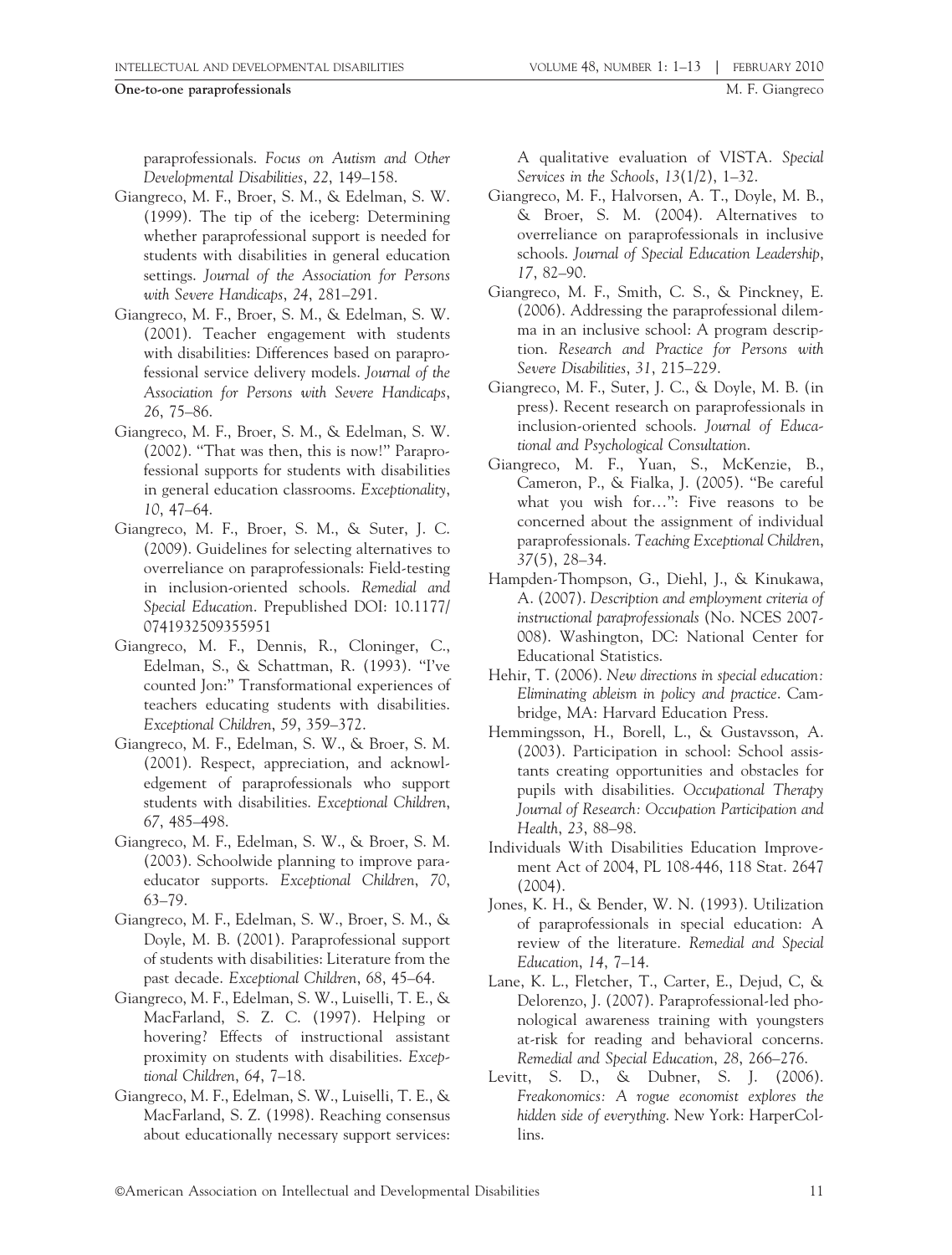- Malmgren, K. W., & Causton-Theoharis, J. N. (2006). Boy in the bubble: Effects of paraprofessional proximity and other pedagogical decisions on the interactions of a student with behavior disorders. Journal of Research in Childhood Education, 20, 301–312.
- Malmgren, K. W., Causton-Theoharis, J. N., & Trezek, B. J. (2005). Increasing peer interactions for students with behavioral disorders via paraprofessional training. Behavioral Disorders, 31, 95–106.
- Marks, S. U., Schrader, C., & Levine, M. (1999). Paraeducator experiences in inclusive settings: Helping, hovering, or holding their own? Exceptional Children, 65, 315–328.
- McDonnell, J., Johnson, J. W., Polychronis, S., & Risen, T. (2002). Effects of embedded instruction on students with moderate disabilities enrolled in general education classes. Education and Training in Mental Retardation and Developmental Disabilities, 37, 363–377.
- Minondo, S., Meyer, L. H., & Xin, J. F. (2001). The role and responsibilities of teaching assistants in inclusive education: What's appropriate? Journal of the Association for Persons with Severe Handicaps, 26, 114–119.
- Mueller, P. H., & Murphy, F. V. (2001). Determining when a student requires paraeducator support. Teaching Exceptional Children, 33(6), 22–27.
- No Child Left Behind Act of 2001, PL 107-10, 115 Stat. 1425 (2002).
- Office of Special Education. (2006). OSEP's Annual Report to Congress on the Implementation of the Individuals with Disabilities Education Act, Parts B and C. Washington, DC: U.S. Department of Education. Retrieved on November 22, 2009, from http://www.ed.gov/about/ reports/annual/osep/2006/parts-b-c/index.html
- Patterson, K. B. (2006). Roles and responsibilities of paraprofessionals: In their own words. TEACHING Exceptional Children Plus, 2(5), Article 1. Retrieved August 28, 2008, from http://escholarship.bc.edu/education/tecplus/ vol2/iss5/art1
- Pickett, A. L., Gerlach, K., Morgan, R., Likins, M., & Wallace, T. (2007). Paraeducators in schools: Strengthening the educational team. Austin, TX: Pro-Ed.
- Riggs, C. G., & Mueller, P. H. (2001). Employment and utilization of paraeducators in inclusive settings. Journal of Special Education 35, 54–62.
- Skar, L., & Tamm, M. (2001). My assistant and I: Disabled children's and adolescents' roles and relationships to their assistants. Disability and Society, 16, 917–931.
- Suter, J. C., & Giangreco, M. F. (2009). Numbers that count: Exploring special education and paraprofessional service delivery in inclusionoriented schools. Journal of Special Education, 43, 81–93. DOI: 10.1177/0022466907313353
- Tews, L., & Lupart, J. (2008). Student with disabilities' perspectives of the role and impact of paraprofessionals in inclusive education settings. Journal of Policy and Practice in Intellectual Disabilities, 5(1), 39–46.
- U.S. Department of Education. (2006a). Table 1–3. Students ages 6 through 21 served under IDEA, Part B, by disability category and state: Fall 2006 [Data file]. Washington, DC: Author. Available from Individuals With Disabilities Education Act (IDEA) Web site: https://www. ideadata.org/PartBdata.asp
- U.S. Department of Education. (2006b). Table 3-2. Teachers employed (FTE) to provide special education and related services to students ages 6 through 21 under IDEA, Part B, by certification status and state: Fall 2006 [Data file]. Washington, DC: Author. Available from Individuals With Disabilities Education Act (IDEA) Web site: https://www.ideadata.org/PartBdata.asp.
- U.S. Department of Education. (2006c). Table 3–4. Paraprofessionals employed (FTE) to provide special education and related services to children ages 6 through 21 under IDEA, Part B, by qualification status and state: Fall 2006 [Data file]. Washington, DC: Author. Available from Individuals With Disabilities Education Act (IDEA) Web site: https://www.ideadata.org/ PartBdata.asp
- Vadasy, P. F., Sanders, E. A., & Tudor, S. (2007). Effectiveness of paraeducator-supplemented individual instruction: Beyond basic decoding skills. Journal of Learning Disabilities, 40, 508– 525.
- Wagner, M., Newman, L., Cameto, R., Levine, P., & Marder, C. (2003). Going to school: Instructional contexts, programs, and participation of secondary school students with disabilities. A report from the National Longitudinal Transition Study-2 (NLTS2). Menlo Park, CA: SRI International. Retrieved on August 28, 2008, from www. nlts2.org/reports/2003\_12/nlts2\_report\_2003\_ 12\_complete.pdf.